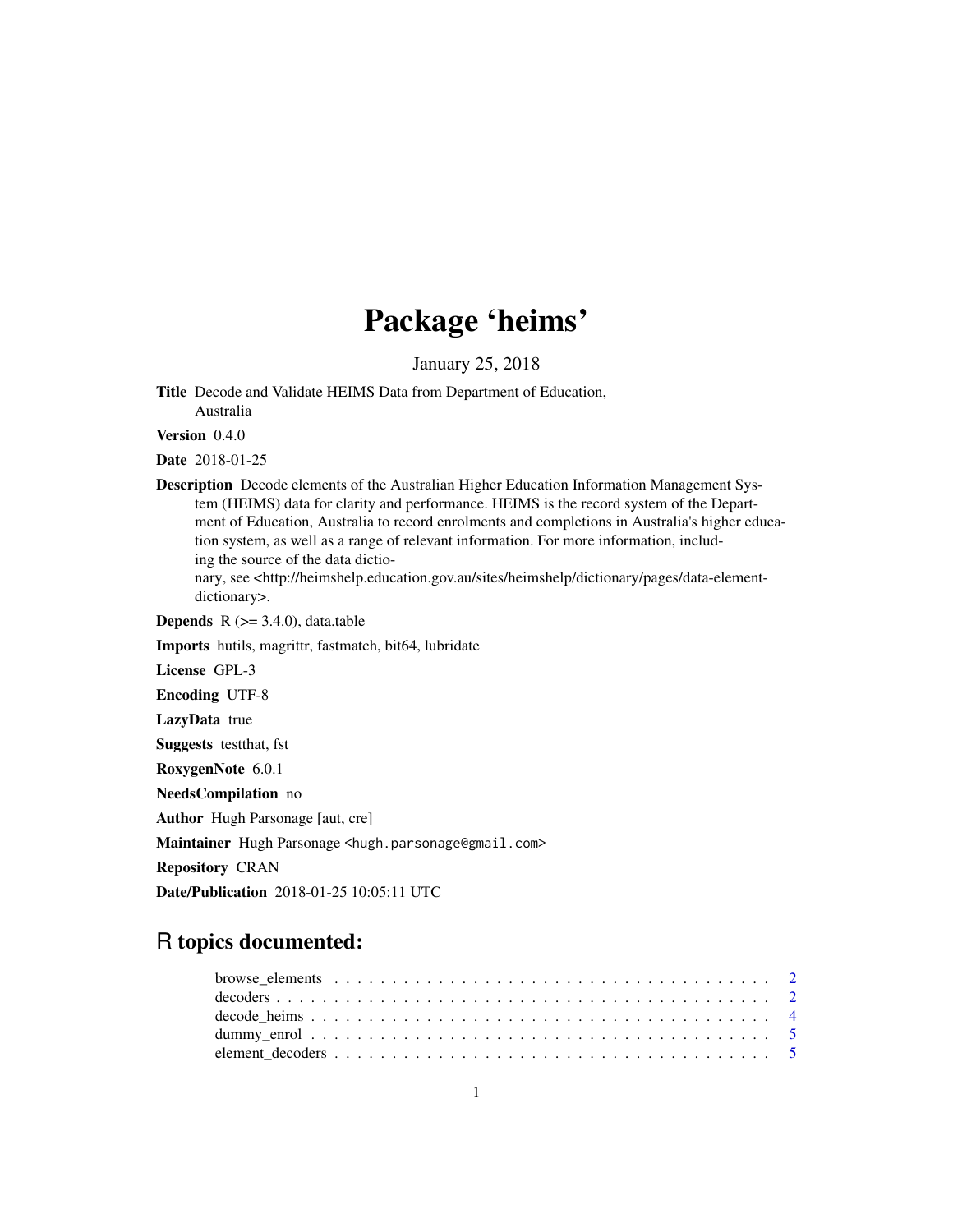#### <span id="page-1-0"></span>2 decoders and  $\alpha$  decoders and  $\alpha$  decoders and  $\alpha$  decoders are  $\alpha$  decoders as  $\alpha$

| Index |                                                                                                          | 12 |
|-------|----------------------------------------------------------------------------------------------------------|----|
|       |                                                                                                          |    |
|       |                                                                                                          |    |
|       |                                                                                                          |    |
|       |                                                                                                          |    |
|       |                                                                                                          |    |
|       |                                                                                                          |    |
|       | element_validation $\ldots \ldots \ldots \ldots \ldots \ldots \ldots \ldots \ldots \ldots \ldots \ldots$ |    |

<span id="page-1-1"></span>browse\_elements *Browse elements for description*

#### Description

Browse elements for description

#### Usage

browse\_elements(pattern)

#### Arguments

pattern A case-insensitive perl expression or expressions to match in the long name of [heims\\_data\\_dict](#page-7-1).

#### Value

A data.table of all element-long name combinations matching the perl regular expression.

#### Examples

```
browse_elements(c("ProViDer", "Maj"))
```
decoders *Decoders*

#### Description

Decoders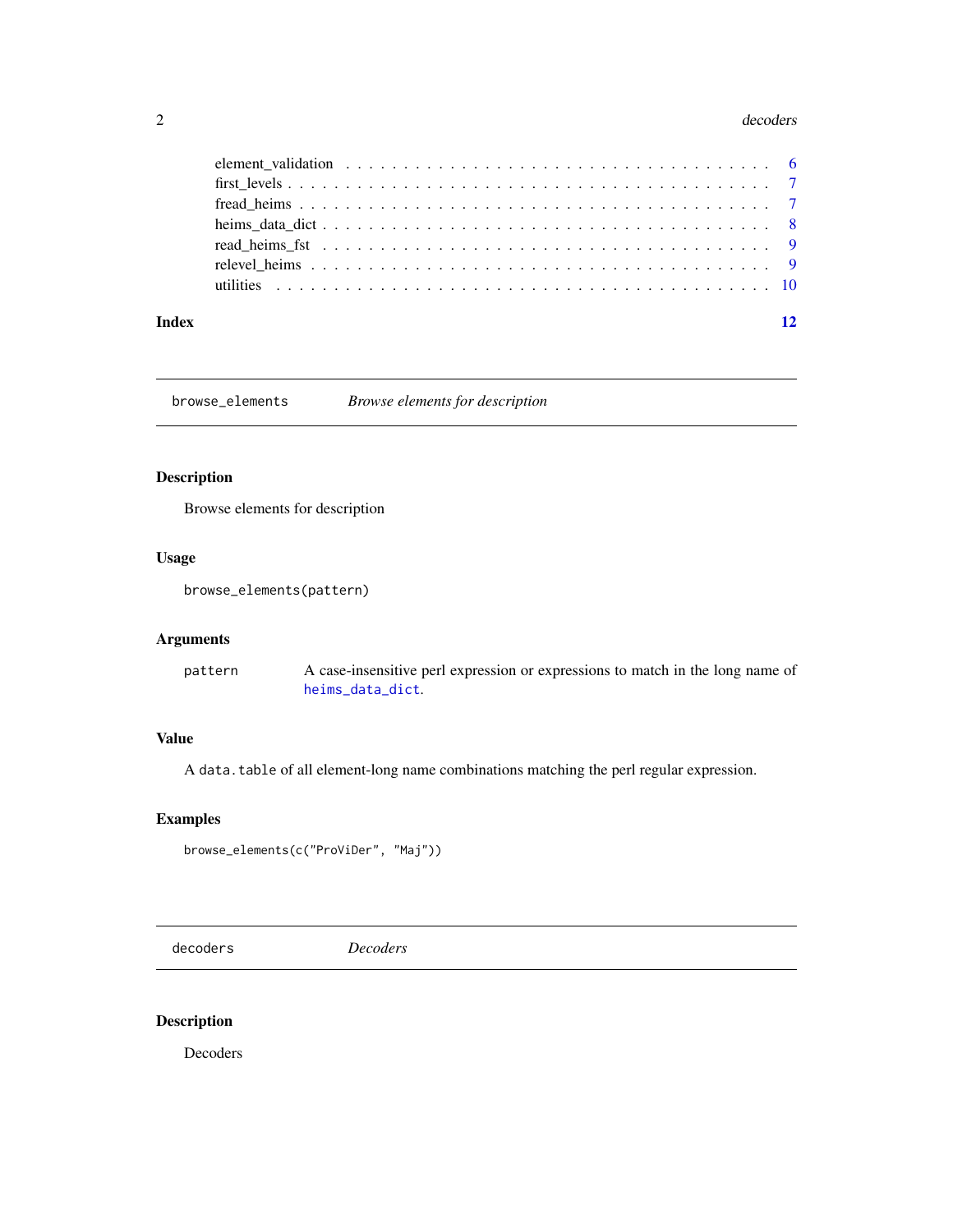#### decoders

#### Usage

E089\_decoder

- E095\_decoder
- E306\_decoder
- E310\_decoder
- E312\_decoder
- E316\_decoder
- E329\_decoder
- E327\_decoder
- E330\_decoder
- E331\_decoder
- E337\_decoder
- E346\_decoder
- E348\_decoder
- E355\_decoder
- E358\_decoder
- E386\_decoder
- E392\_decoder
- E461\_decoder
- E463\_decoder
- E464\_decoder
- E490\_decoder
- U490\_decoder
- E551\_decoder
- E562\_decoder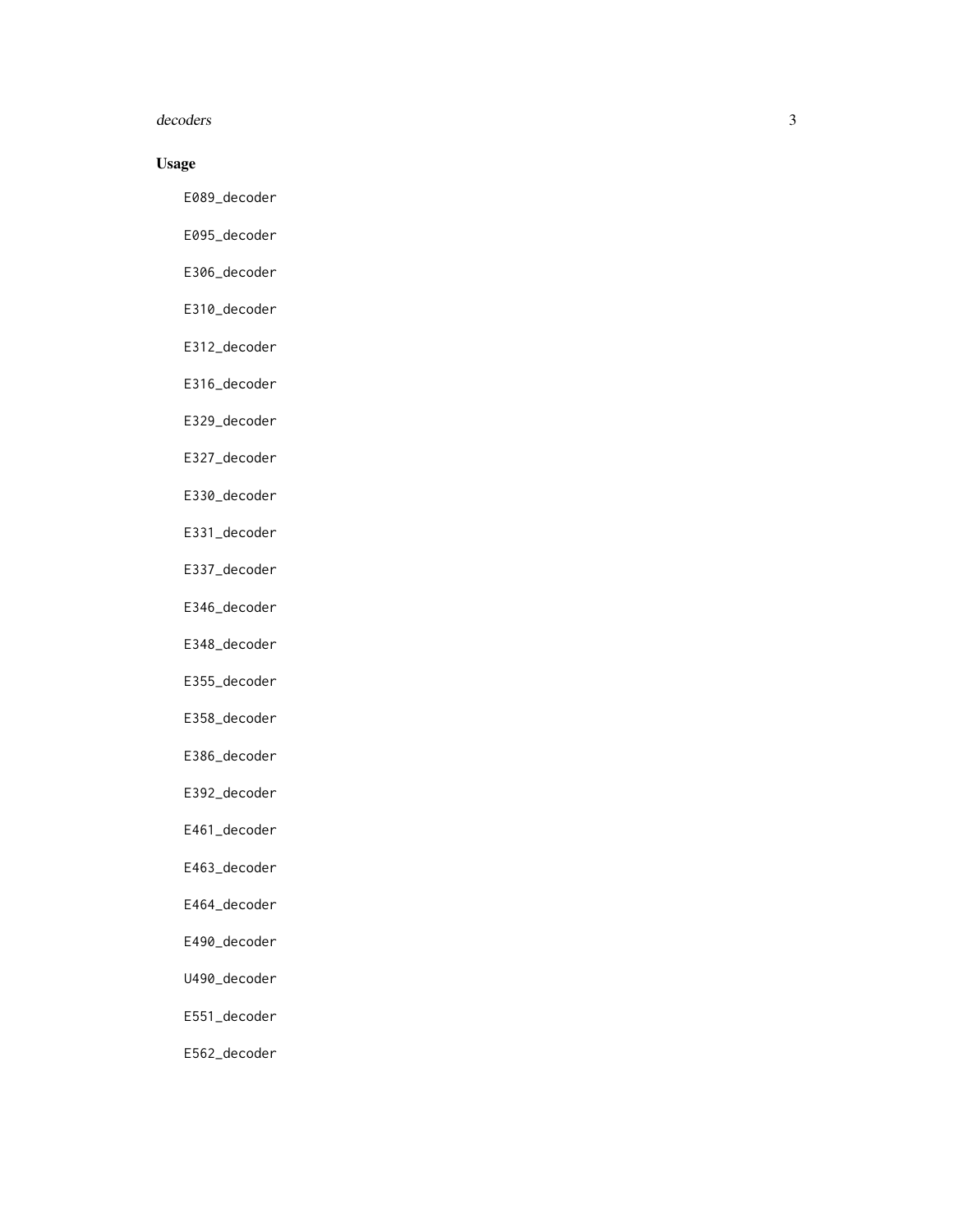<span id="page-3-0"></span>E919\_decoder

E920\_decoder

E922\_decoder

FOE\_uniter

HE\_Provider\_decoder

#### Format

An object of class data.table (inherits from data.frame) with 2 rows and 2 columns.

<span id="page-3-1"></span>decode\_heims *Decode HEIMS elements*

#### Description

Decode HEIMS elements

#### Usage

```
decode_heims(DT, show_progress = FALSE, check_valid = TRUE, selector)
```
#### Arguments

| DT            | A data. table with the original HEIMS column names.                                                                                            |
|---------------|------------------------------------------------------------------------------------------------------------------------------------------------|
| show_progress | Display the progress of the function (which is likely to be slow on real data).                                                                |
| check_valid   | Check the variable is valid before decoding. Setting to FALSE is faster, but should<br>only be done when you know the data has been validated. |
| selector      | Original HEIMS names to restrict the decoding to. Other names will be pre-<br>served.                                                          |

#### Details

Each variable in DT is validated according [heims\\_data\\_dict](#page-7-1) before being decoded. Any failure stops the validation.

If DT has a key, the output will have a key, but set on the decoded columns and the ordering will most likely change (to reflect the decoded values).

This function will, on the full HEIMS data, take a long time to finish. Typically in the order of 10 minutes for the enrol file.

#### Value

DT with the values decoded and the names renamed.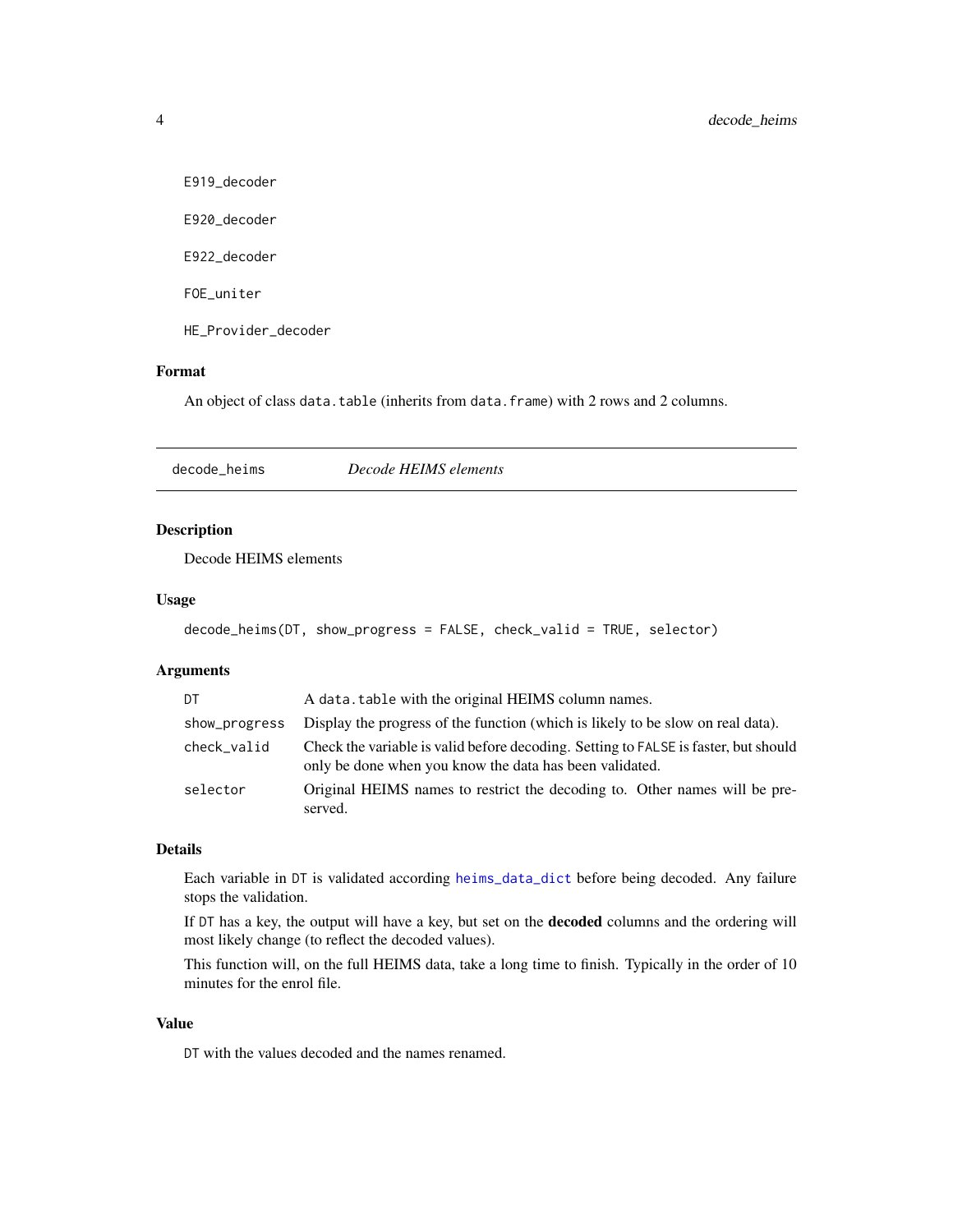#### <span id="page-4-0"></span>dummy\_enrol 5

#### Examples

```
## Not run:
# (E488 is made up so won't work if validation is attempted.)
decode_heims(dummy_enrol)
## End(Not run)
decode_heims(dummy_enrol, show_progress = TRUE, check_valid = FALSE)
```
dummy\_enrol *Dummy enrolment file*

#### Description

A data.table of five fictitious enrolments.

#### Usage

dummy\_enrol

#### Format

An object of class data.table (inherits from data.frame) with 5 rows and 56 columns.

element\_decoders *Make HEIMS element nos human-readable*

#### Description

Make HEIMS element nos human-readable

#### Usage

```
rename_heims(DT)
```
element2name(v)

#### Arguments

| DT | The data table with original names |
|----|------------------------------------|
| v  | A vector of element names.         |

#### Details

See [heims\\_data\\_dict](#page-7-1). Note that [decode\\_heims](#page-3-1) is generally better, as it decodes the variable if a decoder is present in the dictionary.

element2name is the inverse of [browse\\_elements](#page-1-1): given an element like E306, it returns the name (HE\_Provider\_cd.)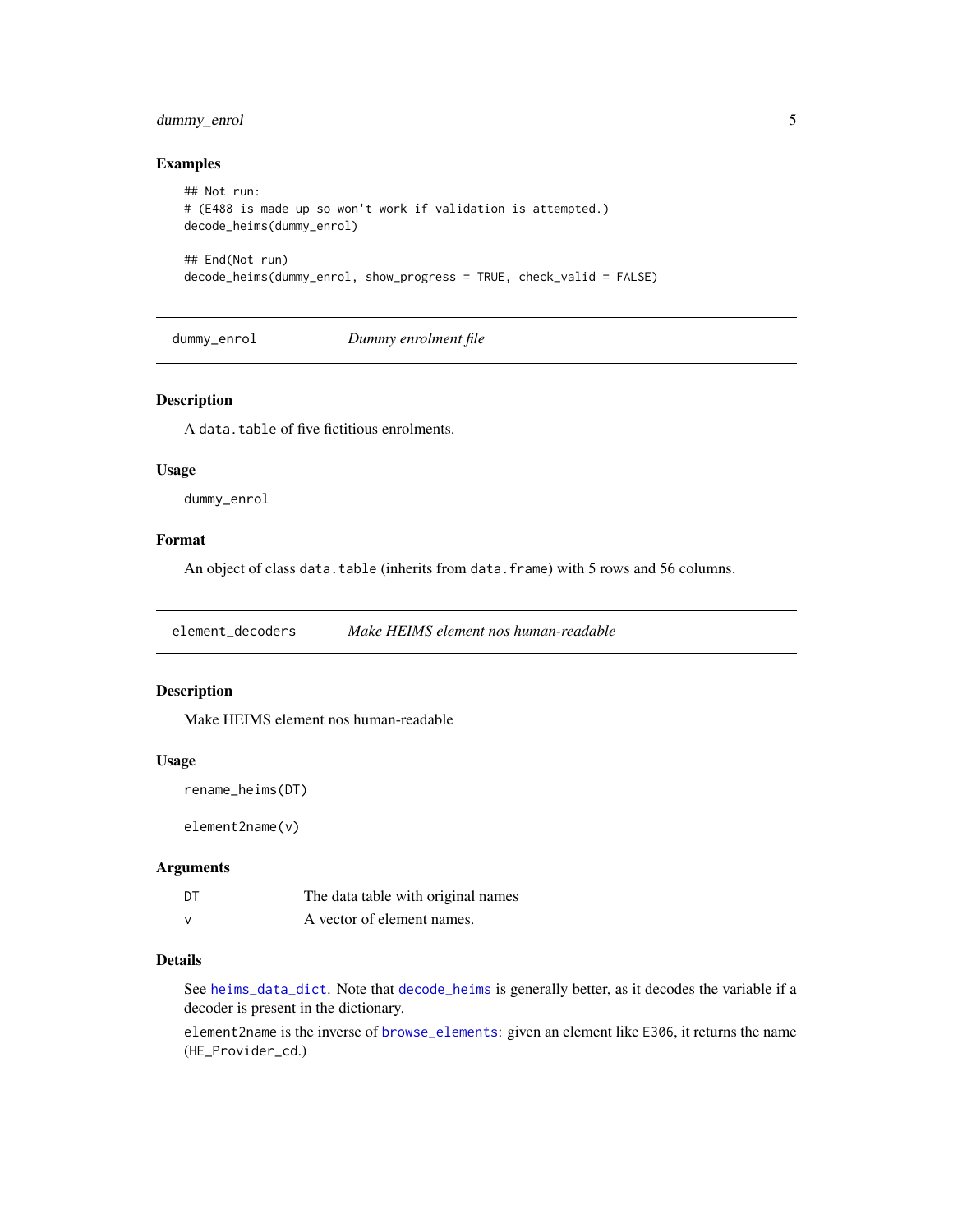#### <span id="page-5-0"></span>Value

DT with the new names or the vector with the names translated.

element\_validation *Validate HEIMS elements*

#### Description

Return TRUE or FALSE on whether or not each variable in a data.table complies with the HEIMS code limits

#### Usage

```
validate_elements(DT, .progress_cat = FALSE)
```
prop\_elements\_valid(DT, char = FALSE)

count\_elements\_invalid(DT, char = FALSE)

#### Arguments

| DT   | The data table whose variables are to be validated.                                                                                              |
|------|--------------------------------------------------------------------------------------------------------------------------------------------------|
|      | progress_cat Should the progress of the function be displayed on the console? If TRUE the<br>name of the element about to be validated is shown. |
| char | Return as character vector, in particular marking – any complete or completely<br>absent values.                                                 |

#### Details

For early detection of invalid results, the type of the variable (in particular integer vs double) is considered first, vetoing a TRUE result if different.

#### Value

A named logical vector, whether or not the variable complies with the style requirements. A value of NA indicates the variable was not checked (perhaps because it is absent from heims\_data\_dict).

#### Examples

```
X \le - data.frame(E306 = c(0, 1011, 999, 9998))
validate_elements(X) # FALSE
prop_elements_valid(X)
X \le - data.frame(E306 = as.integer(c(0, 1011, 999, 9998)))
validate_elements(X) # TRUE
```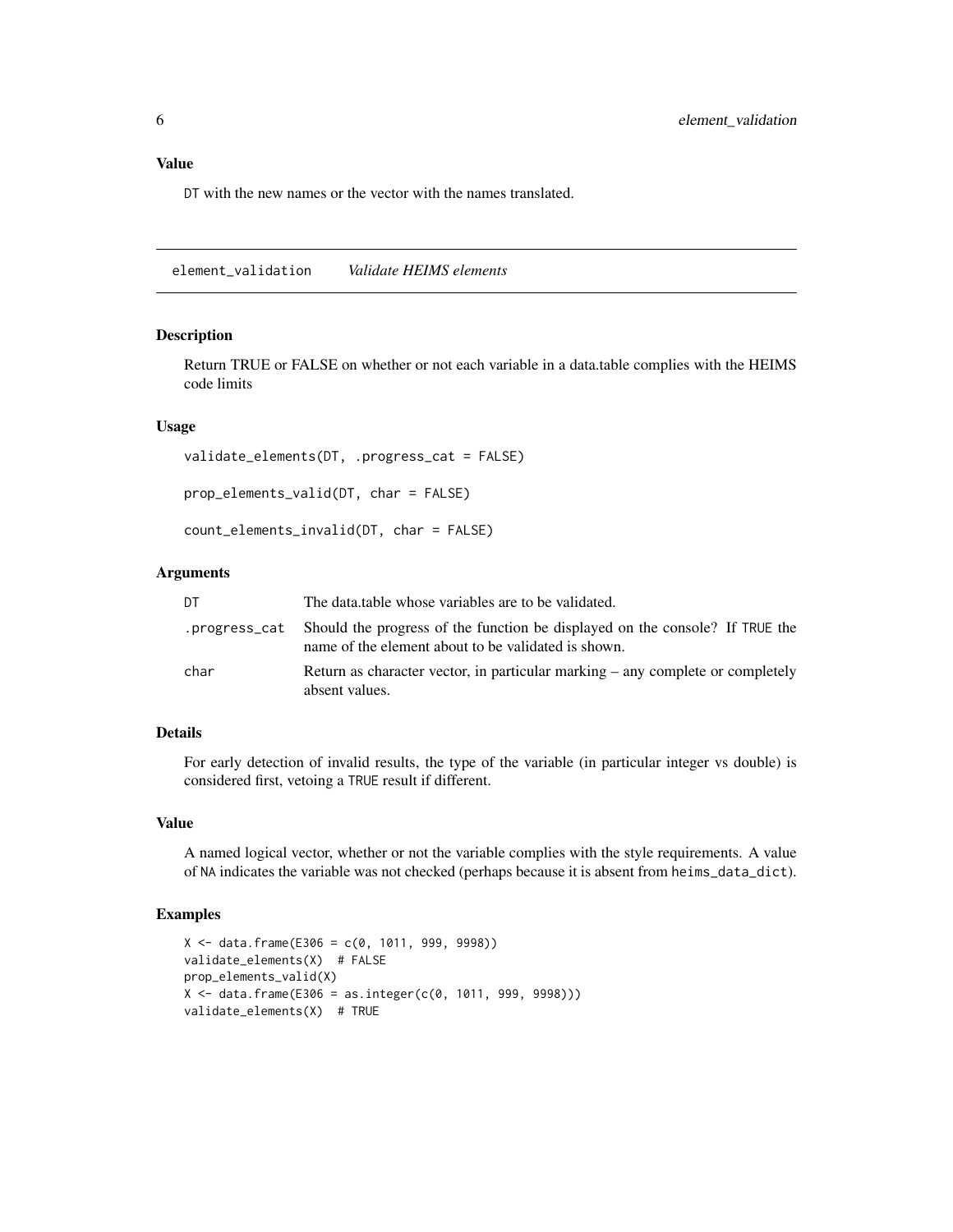<span id="page-6-0"></span>first\_levels *First levels*

#### Description

See [relevel\\_heims](#page-8-1).

#### Usage

first\_levels

#### Format

An object of class data.table (inherits from data.frame) with 8 rows and 2 columns.

fread\_heims *Read raw HEIMS file*

#### Description

Read raw HEIMS file

#### Usage

```
fread_heims(filename)
```
#### Arguments

filename A text-delimited file, passed to fread from data.table.

### Details

The strings "" "NA" "?" "." "\*" "\*\*" are treated as missing, as well as ZZZZZZZZZZZ (so students without a CHESSN will be marked with the integer64 missing value).

#### Value

A data.table with column names in ascending (lexicographical) order and any columns starting with e will be uppercase.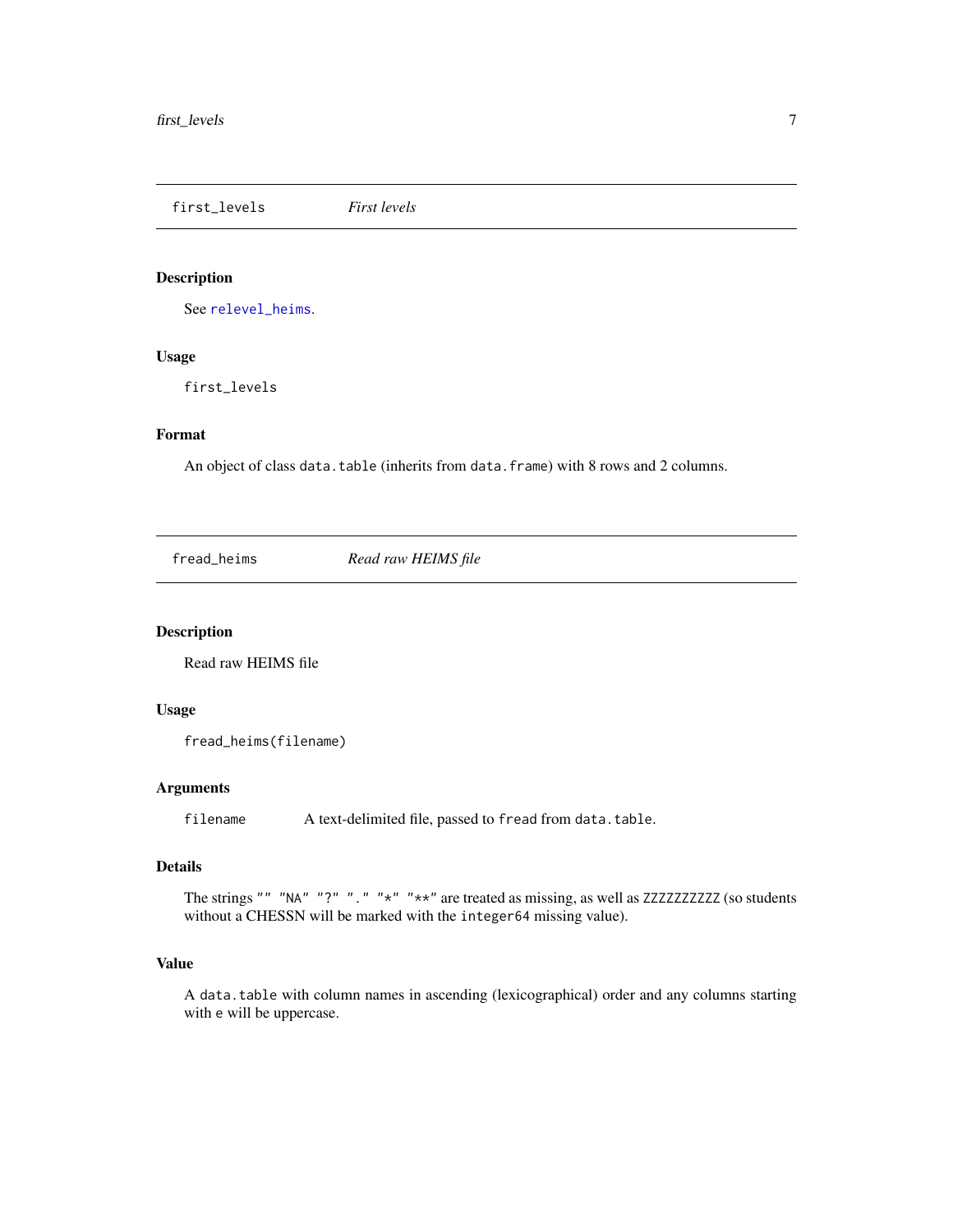<span id="page-7-1"></span><span id="page-7-0"></span>heims\_data\_dict *HEIMS data dictionary*

#### Description

HEIMS data dictionary

#### Usage

heims\_data\_dict

#### Format

A named list each containing 5 elements:

long\_name a human-readable version of the variable; orig\_name the element number;

mark\_missing a vectorized-function returning TRUE on values of the variable which should be coded as NA;

ad\_hoc\_prepare a function to apply before validation;

- validate a single-value function returning TRUE or FALSE on vectors which comply with the variable's coding rules.
- ad\_hoc\_validation\_note If the data dictionary did not cover elements in the file, how the validate function was altered to suffer them.
- valid a vectorized function returning TRUE or FALSE on vectors which do not comply with the variable's coding rules.
- decoder A function of the data.table decoding the variable decoded.

post\_fst A function of the data.table returned by fst to be used (for example to reset attributes).

#### Details

Abbreviations in long\_name:

amt Amount

cd Code

- det Detail(s)
- FOE Field of education
- Maj Major

#### Source

<http://heimshelp.education.gov.au/sites/heimshelp/dictionary/pages/data-element-dictionary>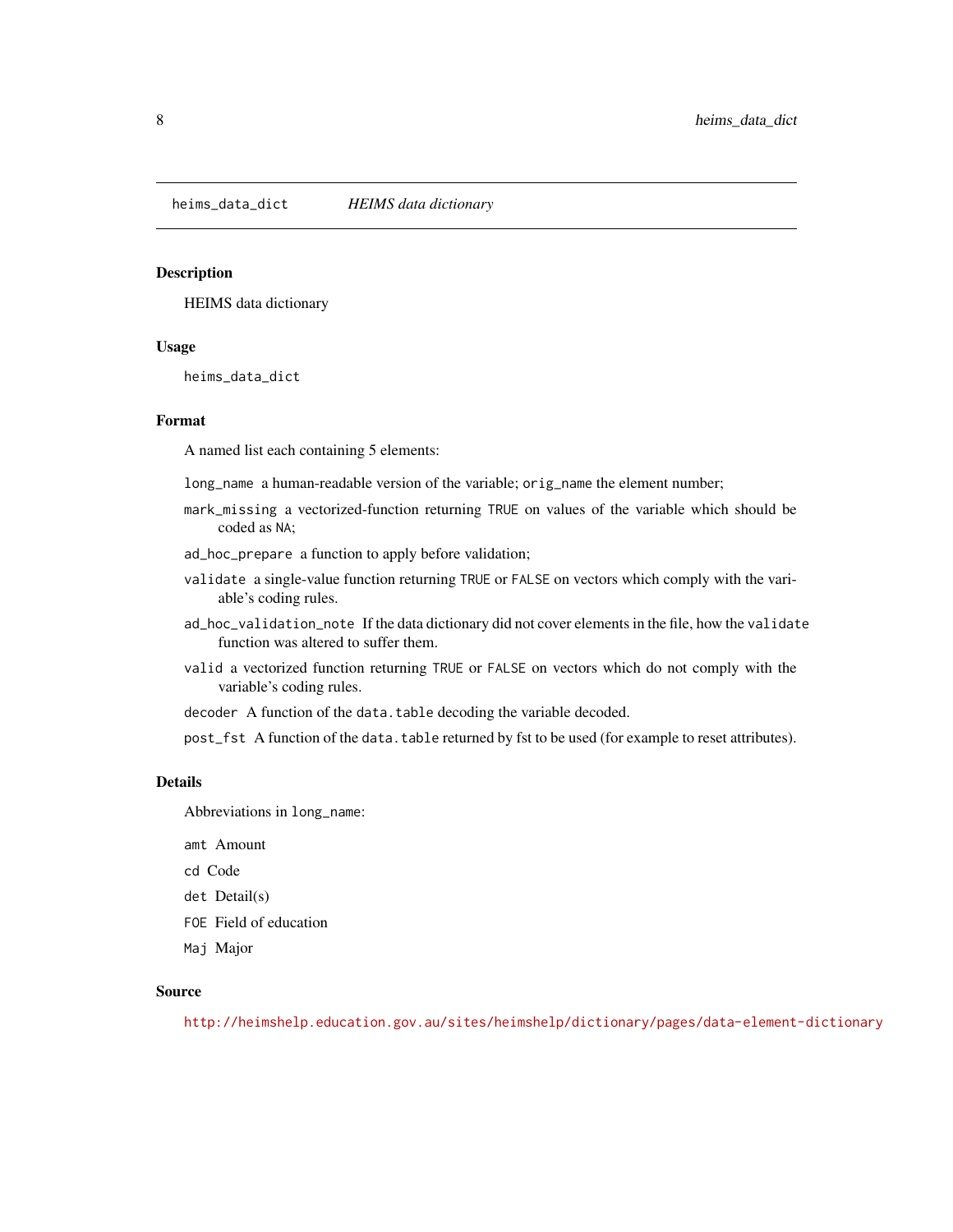<span id="page-8-0"></span>read\_heims\_fst *Read HEIMS data from decoded fst files*

#### Description

Read HEIMS data from decoded fst files

#### Usage

```
read_heims_fst(filename)
```
#### Arguments

filename File path to .fst file of a decoded HEIMS file ([decode\\_heims](#page-3-1)) produced by fst::write.fst.

#### Value

A data.table with appropriate attributes.

<span id="page-8-1"></span>

#### Description

Changes categorical variables in a data.table to levels with a sensible reference level

#### Usage

```
relevel_heims(DT)
```
#### Arguments

DT A data.table post [decode\\_heims](#page-3-1).

#### Value

The same data.table with character vectors changed to factors whose first level is the level intended.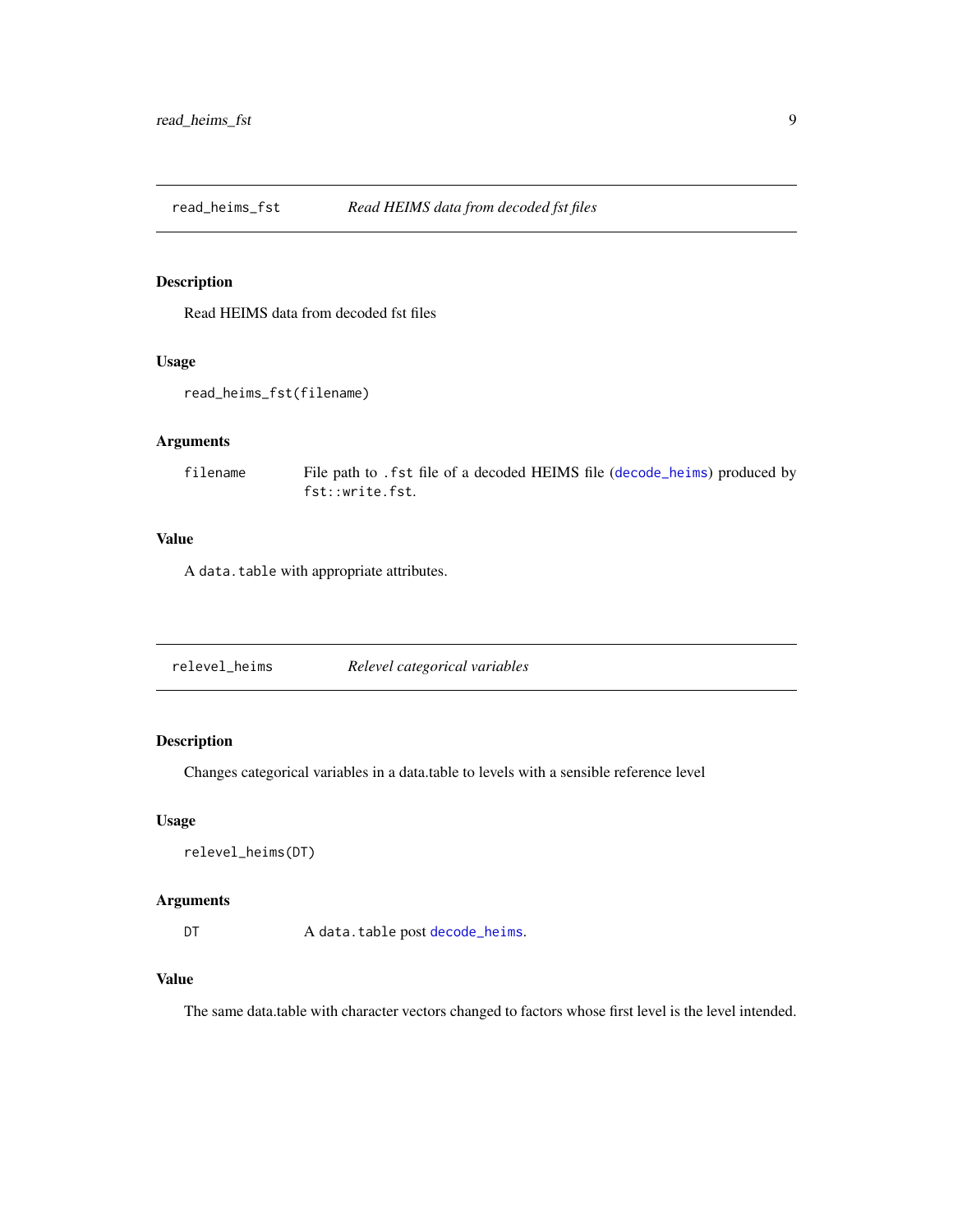<span id="page-9-0"></span>

#### Description

Only included here because of the unusual nature of [heims\\_data\\_dict](#page-7-1).

#### Usage

AND() OR() never(v) every(v) always(v) is.Date(v) is.YearMonth(v) nth\_digit\_of(x, n) between(...)  $or(...)$  $and(\ldots)$ if\_else(...) coalesce(...) a %fin% tbl rm\_leading\_0s(v) as.integer64(v) is.integer64(v) force\_integer(v) ymd(...)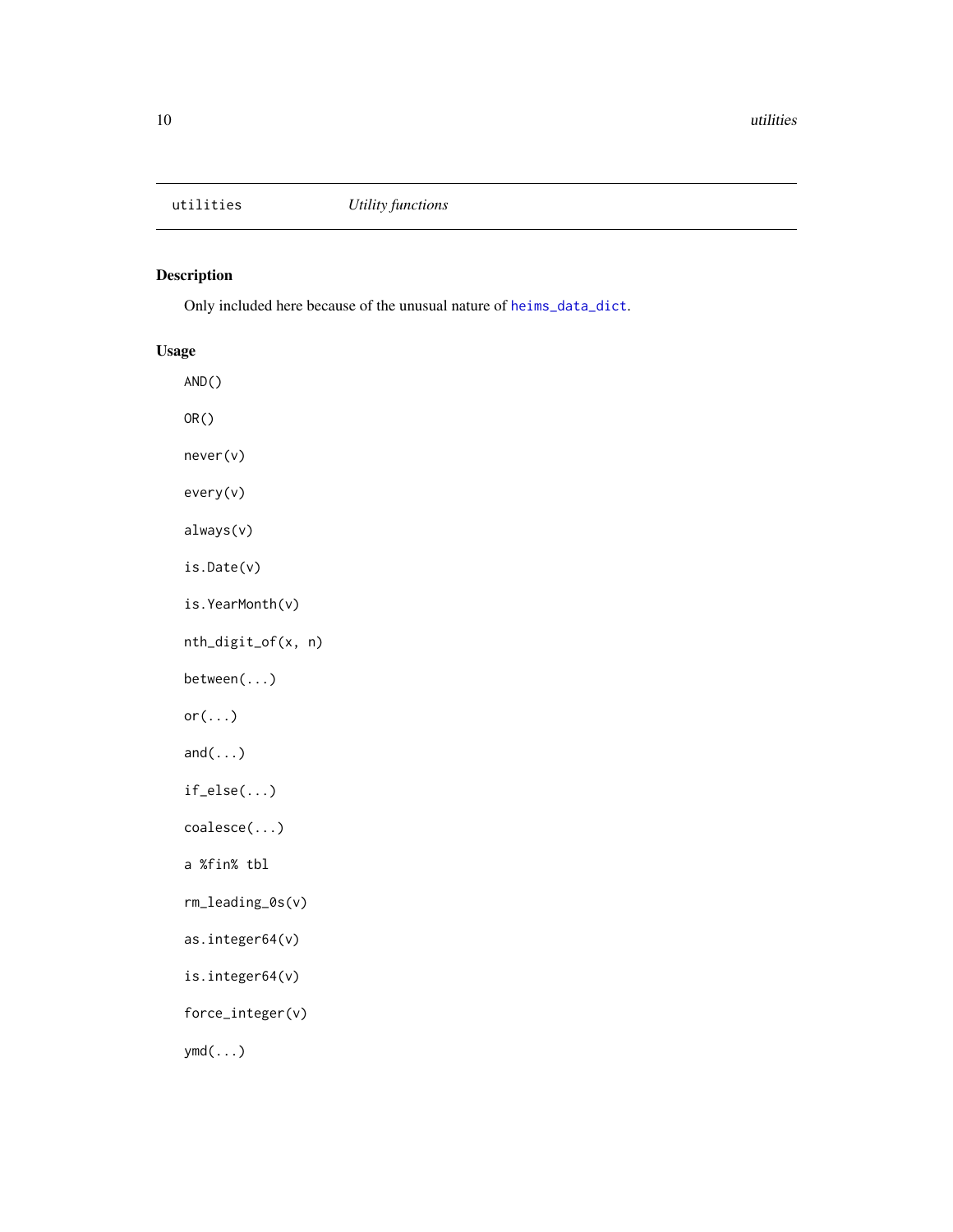#### utilities and the contract of the contract of the contract of the contract of the contract of the contract of the contract of the contract of the contract of the contract of the contract of the contract of the contract of

#### Arguments

| ν    | A vector.                      |
|------|--------------------------------|
| x, n | vectors                        |
|      | Passed to other functions      |
| a    | Element suspected to be in the |
| th1  | A lookup table.                |

#### Details

nth\_digit\_of returns the nth digit of the number starting from the units and going up in magnitude.

### Examples

nth\_digit\_of(503, 1) == 1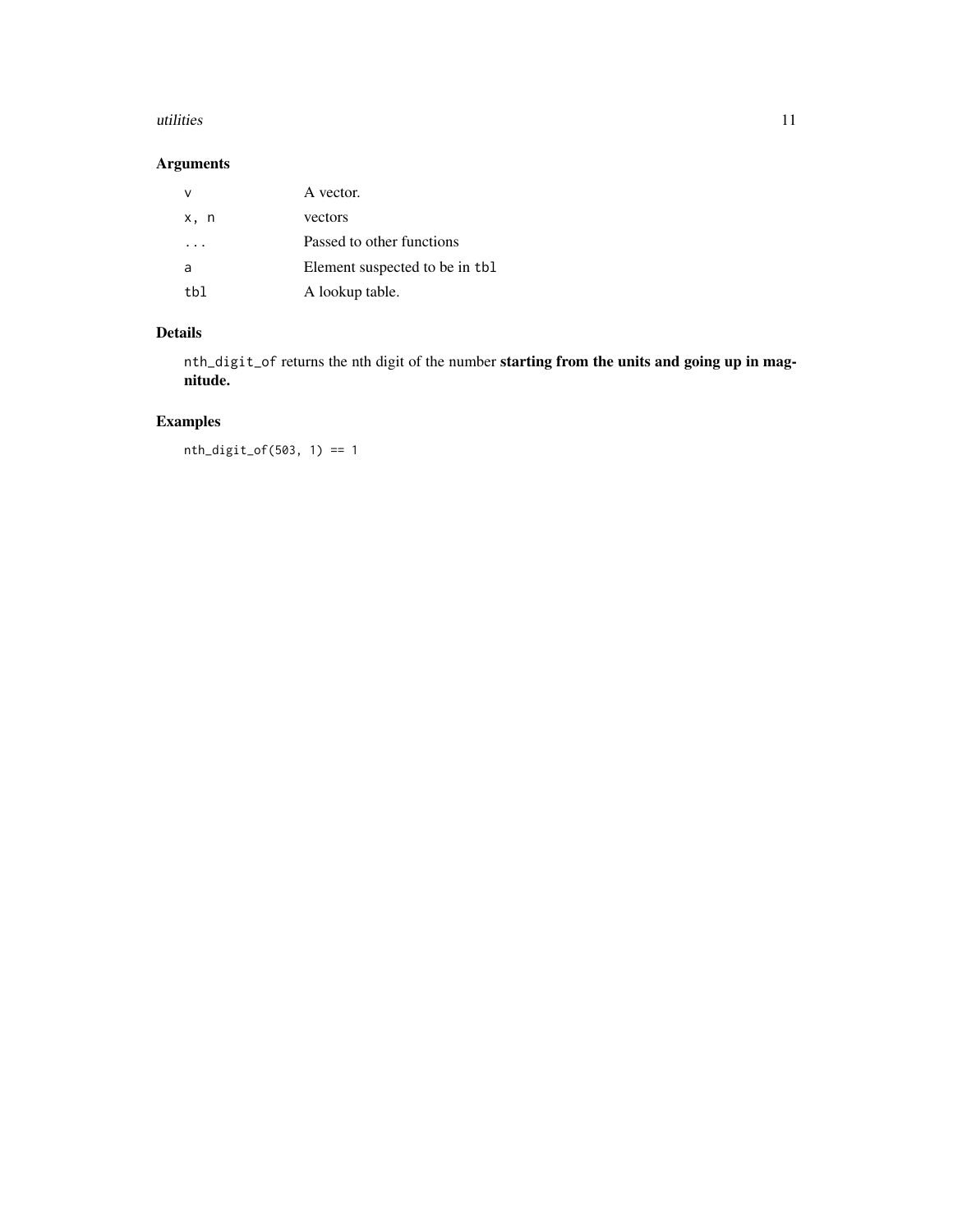# <span id="page-11-0"></span>**Index**

```
∗Topic datasets
    decoders, 2
    dummy_enrol, 5
    first_levels, 7
    heims_data_dict, 8
%fin% (utilities), 10
always (utilities), 10
AND (utilities), 10
and (utilities), 10
as.integer64 (utilities), 10
between (utilities), 10
browse_elements, 2, 5
coalesce (utilities), 10
count_elements_invalid
        (element_validation), 6
decode_heims, 4, 5, 9
decoders, 2
dummy_enrol, 5
E089_decoder (decoders), 2
E095_decoder (decoders), 2
E306_decoder (decoders), 2
E310_decoder (decoders), 2
E312_decoder (decoders), 2
E316_decoder (decoders), 2
E327_decoder (decoders), 2
E329_decoder (decoders), 2
E330_decoder (decoders), 2
E331_decoder (decoders), 2
E337_decoder (decoders), 2
E346_decoder (decoders), 2
E348_decoder (decoders), 2
E355_decoder (decoders), 2
E358_decoder (decoders), 2
E386_decoder (decoders), 2
E392_decoder (decoders), 2
E461_decoder (decoders), 2
```
E463\_decoder *(*decoders*)*, [2](#page-1-0) E464\_decoder *(*decoders*)*, [2](#page-1-0) E490\_decoder *(*decoders*)*, [2](#page-1-0) E551\_decoder *(*decoders*)*, [2](#page-1-0) E562\_decoder *(*decoders*)*, [2](#page-1-0) E919\_decoder *(*decoders*)*, [2](#page-1-0) E920\_decoder *(*decoders*)*, [2](#page-1-0) E922\_decoder *(*decoders*)*, [2](#page-1-0) element2name *(*element\_decoders*)*, [5](#page-4-0) element\_decoders, [5](#page-4-0) element\_validation, [6](#page-5-0) every *(*utilities*)*, [10](#page-9-0) first\_levels, [7](#page-6-0) FOE\_uniter *(*decoders*)*, [2](#page-1-0) force\_integer *(*utilities*)*, [10](#page-9-0) fread\_heims, [7](#page-6-0) HE\_Provider\_decoder *(*decoders*)*, [2](#page-1-0) heims\_data\_dict, *[2](#page-1-0)*, *[4,](#page-3-0) [5](#page-4-0)*, [8,](#page-7-0) *[10](#page-9-0)* if\_else *(*utilities*)*, [10](#page-9-0) is.Date *(*utilities*)*, [10](#page-9-0) is.integer64 *(*utilities*)*, [10](#page-9-0) is.YearMonth *(*utilities*)*, [10](#page-9-0) never *(*utilities*)*, [10](#page-9-0) nth\_digit\_of *(*utilities*)*, [10](#page-9-0) OR *(*utilities*)*, [10](#page-9-0) or *(*utilities*)*, [10](#page-9-0) prop\_elements\_valid *(*element\_validation*)*, [6](#page-5-0) read\_heims\_fst, [9](#page-8-0) relevel\_heims, *[7](#page-6-0)*, [9](#page-8-0) rename\_heims *(*element\_decoders*)*, [5](#page-4-0) rm\_leading\_0s *(*utilities*)*, [10](#page-9-0)

U490\_decoder *(*decoders*)*, [2](#page-1-0)